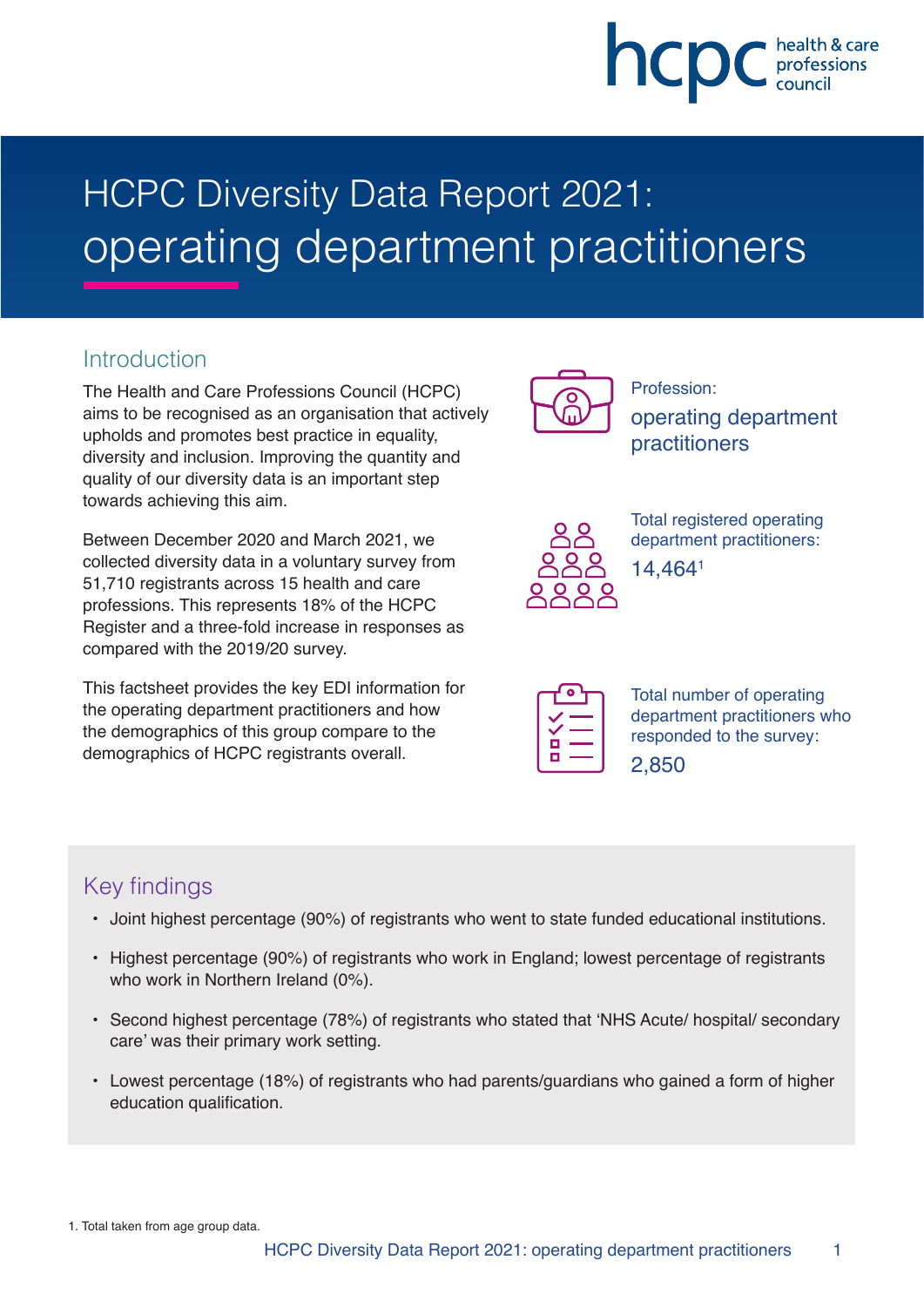

# Operating department practitioners - Key findings

Country of work



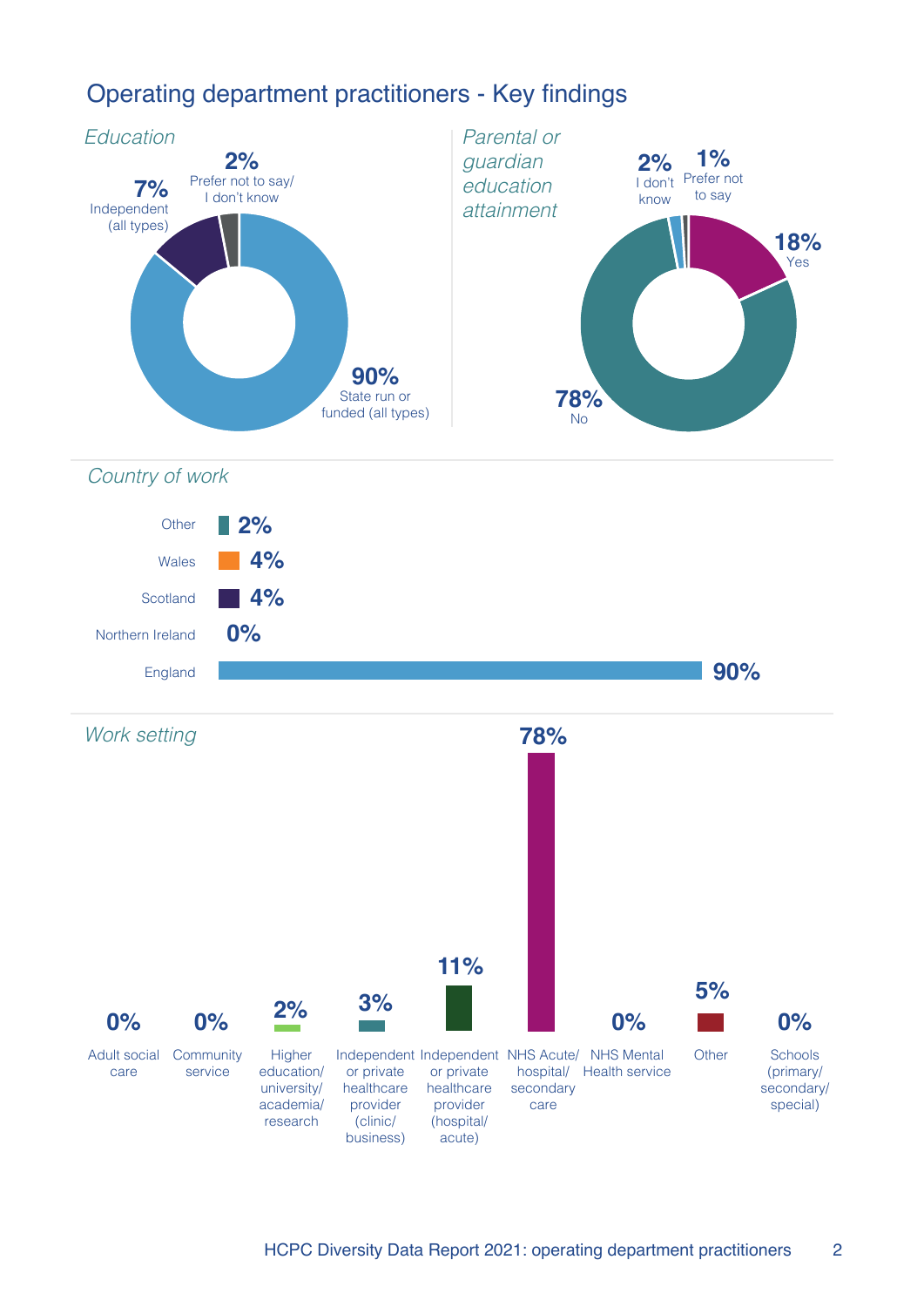#### Age

Count and proportion of respondents by age group:

|                                          | Under 25 |      |        | <b>25-34 years</b> |        | 35-44 years   |        | 45-54 years |        | <b>55-64 years</b> |       | 65 and<br>over | Average<br>age |
|------------------------------------------|----------|------|--------|--------------------|--------|---------------|--------|-------------|--------|--------------------|-------|----------------|----------------|
|                                          | Count    | $\%$ | Count  | $\%$               | Count  | $\frac{0}{0}$ | Count  | $\%$        | Count  | $\%$               | Count | $\frac{0}{0}$  |                |
| Operating<br>department<br>practitioners | 458      | 3    | 3,293  | 23                 | 3.791  | 26            | 4.124  | 29          | 2,524  | 17                 | 274   | 2              | 44             |
| All<br>professions                       | 11.853   | 4    | 78.796 | 27                 | 84.390 | 29            | 65.492 | 23          | 40.694 | 14                 | 7.956 | 3              | 42             |

#### **Disability**

Count and proportion of respondents by disability:

|                                                 | <b>Disabled</b> |               | Not disabled |               | <b>Prefer not to say</b> |               |  |
|-------------------------------------------------|-----------------|---------------|--------------|---------------|--------------------------|---------------|--|
|                                                 | Count           | $\frac{0}{0}$ | Count        | $\frac{9}{6}$ | Count                    | $\frac{0}{0}$ |  |
| <b>Operating</b><br>department<br>practitioners | 231             | 8             | 2,565        | 90            | 49                       | っ             |  |
| All professions                                 | 41,88           | 8             | 47,005       | 91            | 523                      |               |  |

#### **Ethnicity**

Count and proportion of respondents by ethnic origin:

|                                          | <b>Asian</b> |               |       | <b>Black</b> |       | <b>Mixed</b>   |        | <b>White</b> |       | <b>Other</b> | <b>Prefer not to</b><br>say |      |
|------------------------------------------|--------------|---------------|-------|--------------|-------|----------------|--------|--------------|-------|--------------|-----------------------------|------|
|                                          | Count        | $\frac{0}{0}$ | Count | $\%$         | Count | $\%$           | Count  | $\%$         | Count | $\%$         | Count                       | $\%$ |
| Operating<br>department<br>practitioners | 168          | 6             | 158   | 6            | 63    | $\overline{c}$ | 2,372  | 83           | 37    |              | 47                          | ົ    |
| All<br>professions                       | 3,993        | 8             | 2,368 | 5            | 1.245 | 2              | 42,755 | 83           | 890   | 2            | 458                         |      |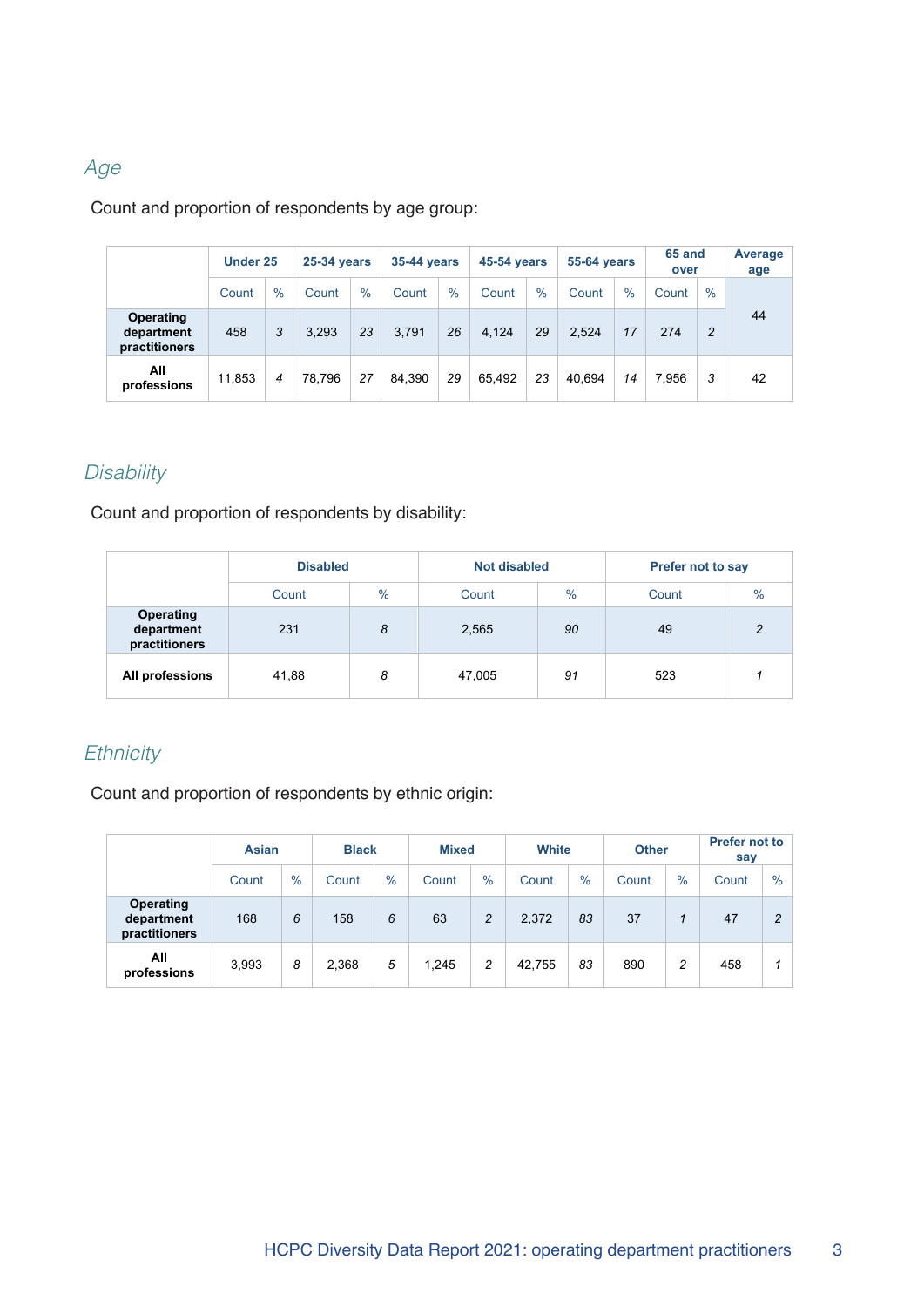#### Gender

Count and proportion of respondents by gender:

|                                          | <b>Woman</b> |      | Man          |      | <b>Other</b> |      | <b>Prefer not to say</b> |      |  |
|------------------------------------------|--------------|------|--------------|------|--------------|------|--------------------------|------|--|
|                                          | <b>Count</b> | $\%$ | <b>Count</b> | $\%$ | <b>Count</b> | $\%$ | <b>Count</b>             | $\%$ |  |
| Operating<br>department<br>practitioners | 1,698        | 60   | 1,122        | 39   | 9            | 0    | 16                       |      |  |
| All professions                          | 39,146       | 76   | 12,175       | 24   | 174          | 0    | 226                      | 0    |  |

Count and proportion of responses to "Do you consider yourself to fall under the protected characteristic of 'pregnancy & maternity', as per the Equality Act 2010?"

|                                                 | <b>Yes</b> |      | <b>No</b> |      | <b>Prefer not to say</b> |               |  |
|-------------------------------------------------|------------|------|-----------|------|--------------------------|---------------|--|
|                                                 | Count      | $\%$ | Count     | $\%$ | Count                    | $\frac{0}{0}$ |  |
| <b>Operating</b><br>department<br>practitioners | 142        | 5    | 2,664     | 94   | 39                       |               |  |
| All professions                                 | 3,098      | 6    | 48,088    | 93   | 529                      |               |  |

#### **Religion**

Count and proportion of respondents by religion or belief:

|                                                 | <b>Buddhist</b> | <b>Christian</b> | <b>Hindu</b> | <b>Jewish</b> | <b>Muslim</b> | <b>No</b><br>religion | <b>Other</b> | <b>Sikh</b> | <b>Spiritual</b> | <b>Prefer</b><br>not to<br>say |
|-------------------------------------------------|-----------------|------------------|--------------|---------------|---------------|-----------------------|--------------|-------------|------------------|--------------------------------|
| <b>Operating</b><br>department<br>practitioners | 1%              | 44%              | 1%           | 0%            | 3%            | 42%                   | 3%           | 0%          | 3%               | 3%                             |
| All<br>professions                              | 1%              | 44%              | 2%           | 1%            | 3%            | 39%                   | 3%           | 1%          | 4%               | 3%                             |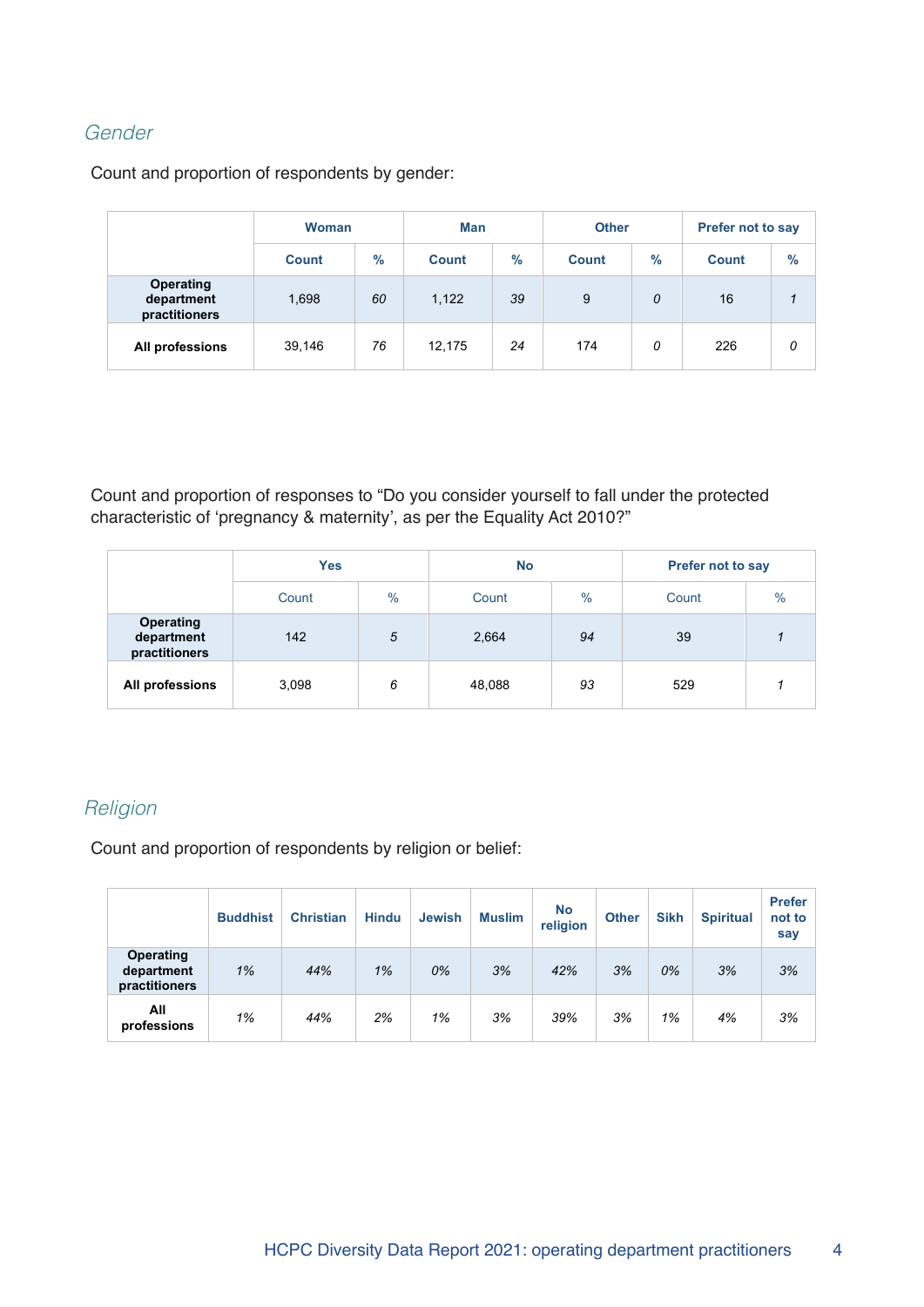#### Sexual orientation

Count and proportion of respondents by sexual orientation:

|                                                 | Lesbian, Gay or<br>Queer (LGQ) <sup>2</sup> |               |        | <b>Heterosexual</b> |       |                | <b>Prefer not to say</b> |               |  |
|-------------------------------------------------|---------------------------------------------|---------------|--------|---------------------|-------|----------------|--------------------------|---------------|--|
|                                                 | Count                                       | $\frac{0}{0}$ | Count  | $\frac{0}{0}$       | Count | $\frac{0}{0}$  | Count                    | $\frac{0}{0}$ |  |
| <b>Operating</b><br>department<br>practitioners | 129                                         | 5             | 2,591  | 91                  | 69    | $\overline{c}$ | 56                       | 2             |  |
| All<br>professions                              | 2,254                                       | 4             | 46,558 | 90                  | 1,804 | 3              | 1,094                    | 2             |  |

#### Caring responsibilities

Count and proportion of respondents by caring responsibility:

|                                                 | <b>Yes</b> |      | <b>No</b> |               | <b>Prefer not to say</b> |               |  |
|-------------------------------------------------|------------|------|-----------|---------------|--------------------------|---------------|--|
|                                                 | Count      | $\%$ | Count     | $\frac{0}{0}$ | Count                    | $\frac{0}{0}$ |  |
| <b>Operating</b><br>department<br>practitioners | 917        | 32   | 1,883     | 66            | 45                       | 2             |  |
| All professions                                 | 18,351     | 35   | 32,746    | 63            | 617                      |               |  |

#### Country of work

Count and proportion of respondents by country of work:

|                                                 |        | <b>England</b> |       | <b>Northern Ireland</b> |       | <b>Scotland</b> |       | <b>Wales</b>  | <b>Other</b> |                |
|-------------------------------------------------|--------|----------------|-------|-------------------------|-------|-----------------|-------|---------------|--------------|----------------|
|                                                 | Count  | $\frac{0}{0}$  | Count | $\%$                    | Count | $\frac{0}{0}$   | Count | $\frac{0}{0}$ | Count        | $\frac{0}{0}$  |
| <b>Operating</b><br>department<br>practitioners | 2,550  | 90             | 10    |                         | 122   | $\overline{4}$  | 120   | 4             | 43           | $\overline{2}$ |
| All professions                                 | 42.169 | 82             | 1,348 | 3                       | 3.798 | 7               | 2,302 | 4             | 2,093        | 4              |

2. The term "LGQ" is used throughout the report to represent the categories: Gay Man, Gay woman/lesbian, Queer, and Prefer to self describe (where gay or queer or lesbian was indicated). This was used to ensure data remain unidentifiable, particularly where small cell counts were noted.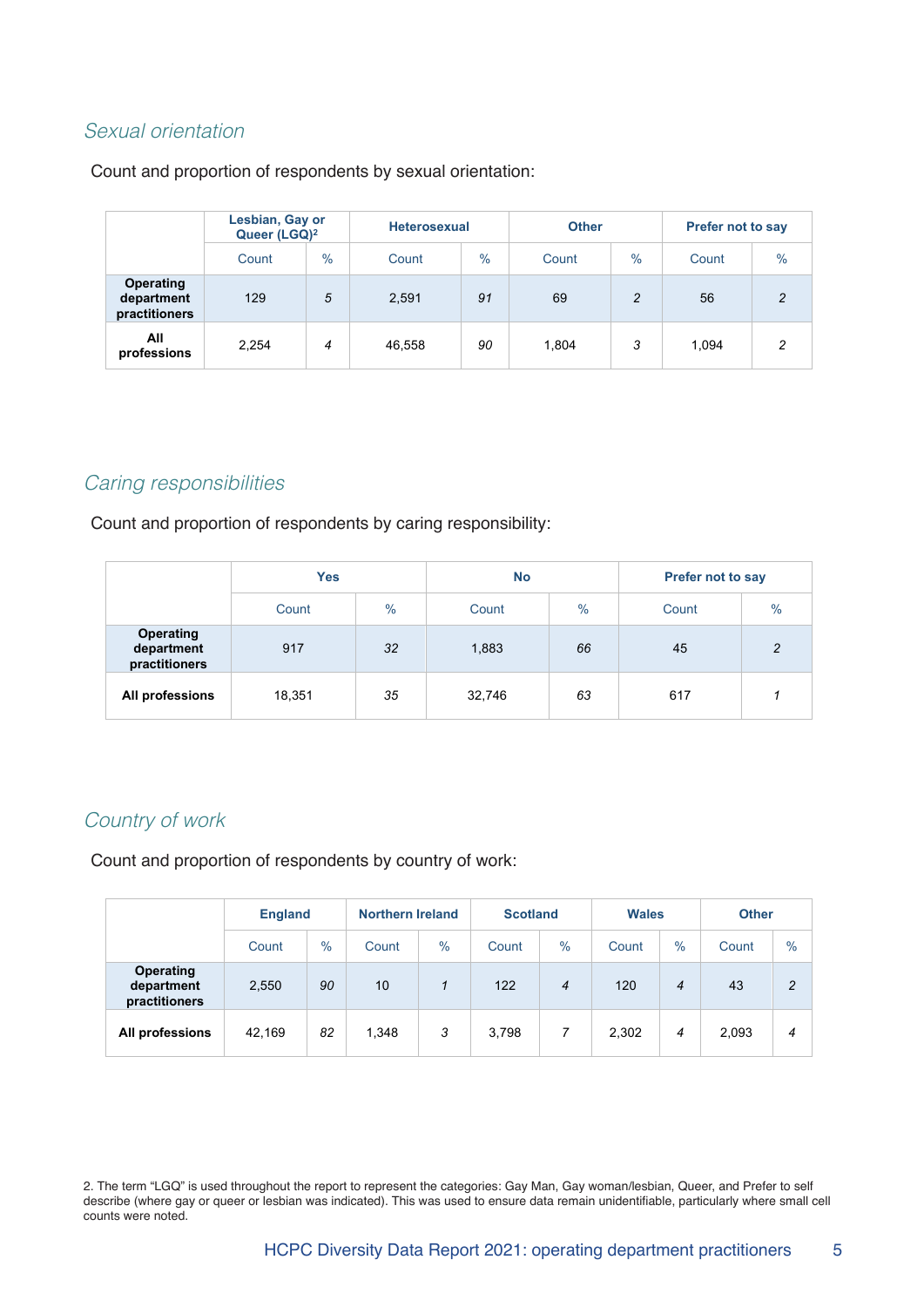### Work setting

Proportion of respondents by primary work setting:

| <b>Work Setting</b>                                          | <b>Operating</b><br>department<br>practitioners | All<br>professions |
|--------------------------------------------------------------|-------------------------------------------------|--------------------|
| Adult social care                                            | 0%                                              | 2%                 |
| <b>Community service</b>                                     | $0\%$                                           | 9%                 |
| Higher education/university/academia/research                | 2%                                              | 3%                 |
| Independent or private healthcare provider (clinic/business) | 3%                                              | 11%                |
| Independent or private healthcare provider (hospital/acute)  | 11%                                             | 3%                 |
| NHS Acute/ hospital/ secondary care                          | 78%                                             | 35%                |
| <b>NHS Mental Health service</b>                             | $0\%$                                           | 6%                 |
| Other                                                        | 5%                                              | 10%                |
| Schools (primary/secondary/special)                          | 0%                                              | 4%                 |

Count and proportion of respondents by work pattern:

|                                                 | <b>Full-time</b> |      | <b>Part-time</b> |               | <b>Flexible hours/</b><br><b>Zero Hour</b> |               | <b>Not currently</b><br>working |               | <b>Prefer not to</b><br>say |               |
|-------------------------------------------------|------------------|------|------------------|---------------|--------------------------------------------|---------------|---------------------------------|---------------|-----------------------------|---------------|
|                                                 | Count            | $\%$ | Count            | $\frac{0}{0}$ | Count                                      | $\frac{0}{0}$ | Count                           | $\frac{0}{0}$ | Count                       | $\frac{0}{0}$ |
| <b>Operating</b><br>department<br>practitioners | 2,059            | 72   | 564              | 20            | 170                                        | 6             | 33                              |               | 19                          |               |
| All<br>professions                              | 32,236           | 62   | 15.825           | 31            | 2,126                                      | 4             | 1.200                           | 2             | 332                         |               |

#### Education

Count and proportion of respondents by type of schooling:

|                                          | State run or funded<br>(all types) |               | <b>Independent (all types)</b> |      | <b>Prefer not to say</b> |      | I don't know |               |
|------------------------------------------|------------------------------------|---------------|--------------------------------|------|--------------------------|------|--------------|---------------|
|                                          | Count                              | $\frac{0}{0}$ | Count                          | $\%$ | Count                    | $\%$ | Count        | $\frac{0}{0}$ |
| Operating<br>department<br>practitioners | 2,550                              | 90            | 208                            |      | 52                       | 2    | 35           |               |
| All<br>professions                       | 42,523                             | 82            | 7,931                          | 15   | 761                      |      | 504          |               |